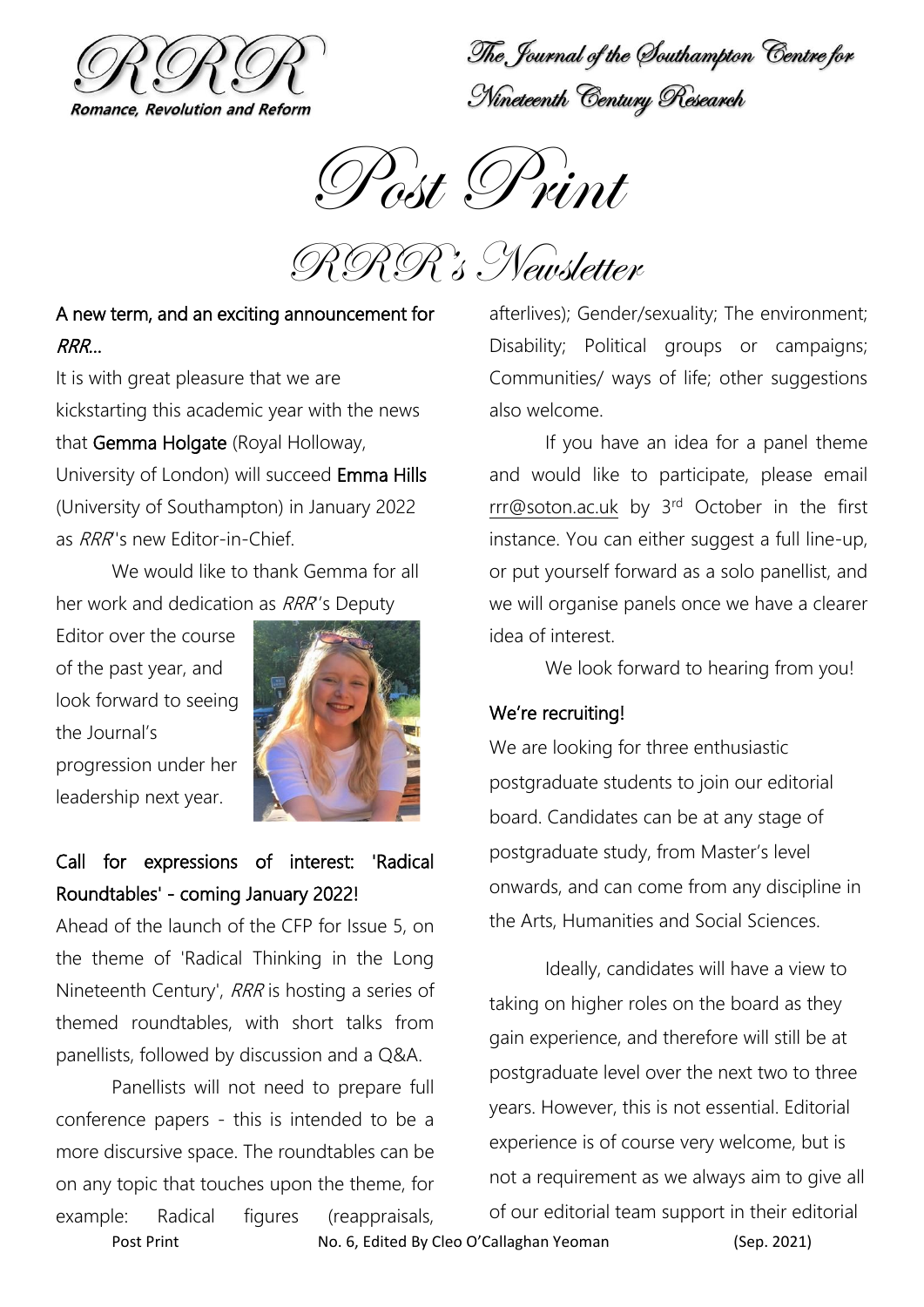

work as needed. We are a very friendly, welcoming and supportive team and look forward to receiving your application.

Applications close: 11.59pm BST 17<sup>th</sup> September 2021. For more information, and for the application form, please click [here.](http://www.rrrjournal.com/joinus)

## Roundtable Report: 'Re-envisioning Romantic Publishing'



We were delighted to be invited to join the roundtable event 'Re-envisioning Romantic Publishing', organised by the BARS Digital Events Team, on  $8<sup>th</sup>$  July 2021. The event featured speakers from a range of Romantic period journals, and discussed a range of key issues, including recent trends within the Romantic period publishing field and accessibility for postgraduate and ECR authors within this.

Click [here](https://www.bars.ac.uk/blog/?p=3779) to listen to a recording of the event, in which current EiC Emma Hills discussed our own publishing practice here at RRR, and our aim to continue building our international community!

#### Publication Congratulations

We would like to congratulate RRR Academic Editor, Dr. Roger Hansford (University of Southampton), upon the publication of his article ["The First Hampshire Volunteer Artillery](https://www.tandfonline.com/doi/full/10.1080/20514530.2021.1908717) 

The Journal of the Southampton Centre for Nineteenth Century Research

['Fire Brigade' and Its Fire Occurrence Book for](https://www.tandfonline.com/doi/full/10.1080/20514530.2021.1908717)  [Southampton, 1894](https://www.tandfonline.com/doi/full/10.1080/20514530.2021.1908717)–1909", which was published in the International Journal of Regional and Local History earlier this year.

We would also like to congratulate RRR Postgraduate Editor, Beth Mills (Universities of Exeter and Reading) upon the publication of her article ["'Weird and fantastic realism:'](https://doi.org/10.46911/DTMM2898)  [Science and Stories in the Work of Grant](https://doi.org/10.46911/DTMM2898)  [Allen."](https://doi.org/10.46911/DTMM2898), which was published in Victorian Popular Fictions, also earlier this year.

Finally, we would like to congratulate fellow Postgraduate Editor, and inaugural EiC of RRR, Zack White, upon the publication of a [special issue of the British Journal for Military](https://eur03.safelinks.protection.outlook.com/?url=https%3A%2F%2Fbjmh.gold.ac.uk%2Fissue%2Fview%2F117&data=04%7C01%7CRRR%40soton.ac.uk%7Cfffa8fb0a98e40e7bf0d08d94aabb563%7C4a5378f929f44d3ebe89669d03ada9d8%7C0%7C0%7C637622923597061926%7CUnknown%7CTWFpbGZsb3d8eyJWIjoiMC4wLjAwMDAiLCJQIjoiV2luMzIiLCJBTiI6Ik1haWwiLCJXVCI6Mn0%3D%7C1000&sdata=7fiOaC7kuCEAhAeZ5%2B6C5NIlhJtbW%2FGdDrSlnSY4aAY%3D&reserved=0)  [History](https://eur03.safelinks.protection.outlook.com/?url=https%3A%2F%2Fbjmh.gold.ac.uk%2Fissue%2Fview%2F117&data=04%7C01%7CRRR%40soton.ac.uk%7Cfffa8fb0a98e40e7bf0d08d94aabb563%7C4a5378f929f44d3ebe89669d03ada9d8%7C0%7C0%7C637622923597061926%7CUnknown%7CTWFpbGZsb3d8eyJWIjoiMC4wLjAwMDAiLCJQIjoiV2luMzIiLCJBTiI6Ik1haWwiLCJXVCI6Mn0%3D%7C1000&sdata=7fiOaC7kuCEAhAeZ5%2B6C5NIlhJtbW%2FGdDrSlnSY4aAY%3D&reserved=0), dedicated to New Researchers, and which Zack was invited to guest edit.

#### Morse Peckham Research Request

Prof David Dennen and RRR Academic Editor Dr Will Kitchen are currently researching for their new book about the American philosopher Morse Peckham (1914-1993). The author of several important but largely forgotten works on nineteenth-century culture, including Beyond the Tragic Vision, Romanticism and Ideology, and The Romantic Virtuoso, Peckham remains a comparatively obscure figure in contemporary scholarship, and deserves a critical revaluation. David and Will are searching for the legendary 'Morse Peckham archive', and have made enquiries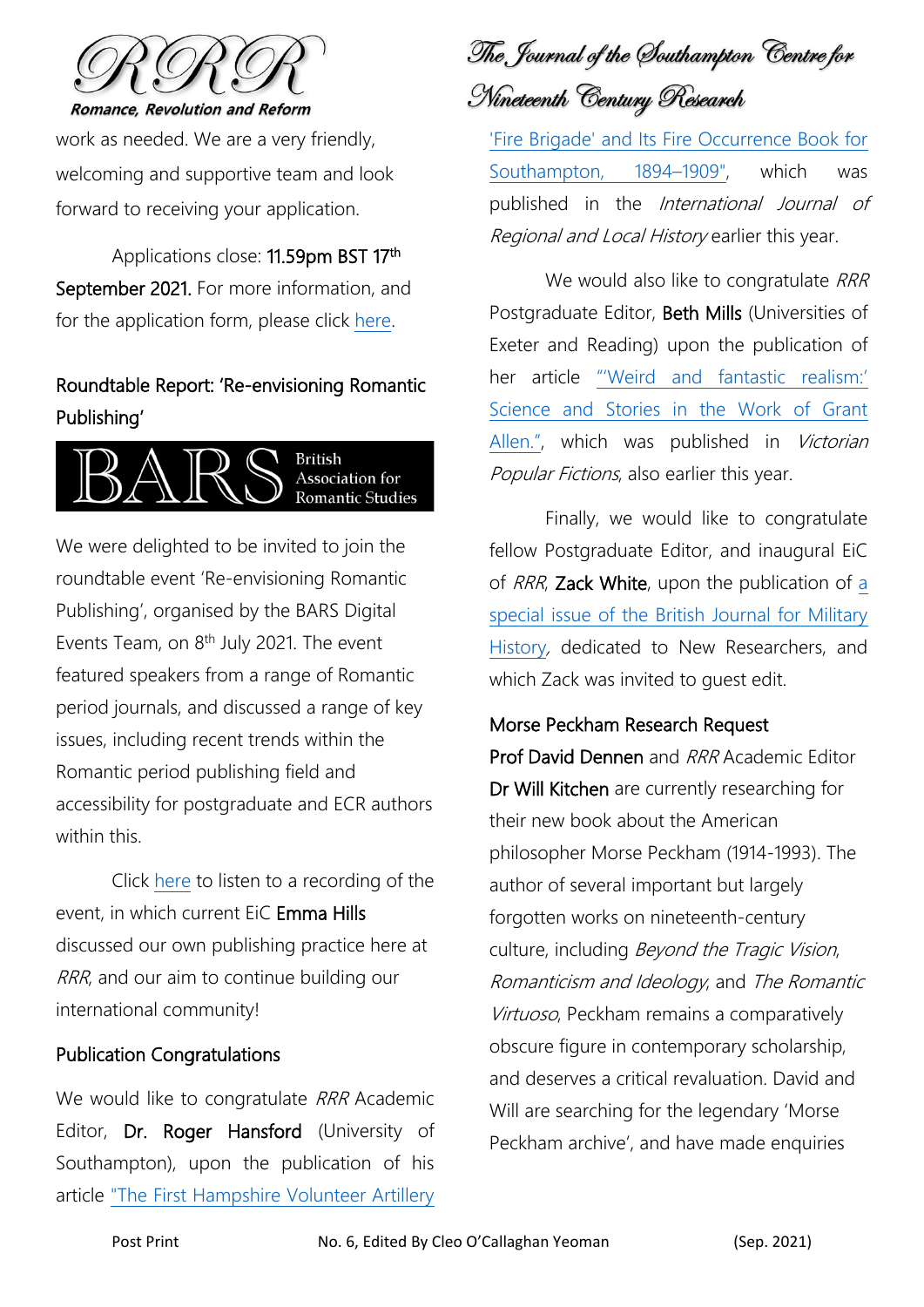

among Peckham's former friends, colleagues, and family members, without success. Would anyone with knowledge about archival materials, or other



relevant Peckham-related information which the authors may be interested to know, please contact: [williamkitchen002@gmail.com](mailto:williamkitchen002@gmail.com) and/or [daviddennen@gmail.com.](mailto:daviddennen@gmail.com)

#### Viva Victories

We would like to congratulate the following members of our community upon the recent and successful completion of their PhD vivas:

- Lydia Craig (Lake Land College), who passed her viva in April with a thesis entitled 'The Upstart Peril in the Nineteenth-Century English Novel'. Lydia is currently working on a book version of her thesis, and on another book that reveals several new 'sourcetexts' for Emily Brontë's Wuthering Heights (1847). Lydia also co-edits the open-access Omeka database project, 'Dickens Search'.
- Julie Holder (University of Glasgow and National Museums Scotland), who passed her viva in May with a thesis entitled 'Collecting the Nation: Scottish History, Patriotism and Antiquarianism after Scott (1832-91)'. Julie is currently working on two articles based on her

The Journal of the Southampton Centre for Nineteenth Century Research

thesis, and has been invited to contribute a chapter discussing the collection and display of Marian objects in late-nineteenth century Britain for the Mary Queen of Scots project.

- **Edwin Marr** (Anglia Ruskin University), who passed his viva in June with a thesis entitled '"Spiders That Spun Iron": The Production of Railway Space in British Literature, 1860-1880'. Edwin has published two articles in *Bronte* Studies, and has a forthcoming publication on Alexander Anderson in The Literary Encyclopedia.
- **Charlotte Orr** (University of Glasgow), who passed her viva in June with a thesis entitled 'Sir Ronald Ross (1857- 1932): The Literary Self-Fashioning of a Colonial Medical-Scientific Researcher'. Charlotte now works as a content designer for NHS Education for Scotland, and has a forthcoming article on Ross's romance novels in the Society for the Social History of Medicine journal.
- Fern Pullan (Leeds Beckett University), who passed her viva in June with a thesis entitled 'Women's Writing in Popular Genres, 1790-1870: Gothic, Silver Fork, and Sensation'. Fern has been a valued member of RRR's editorial team for some time, and it is with great regret therefore that we announce her departure. We would like